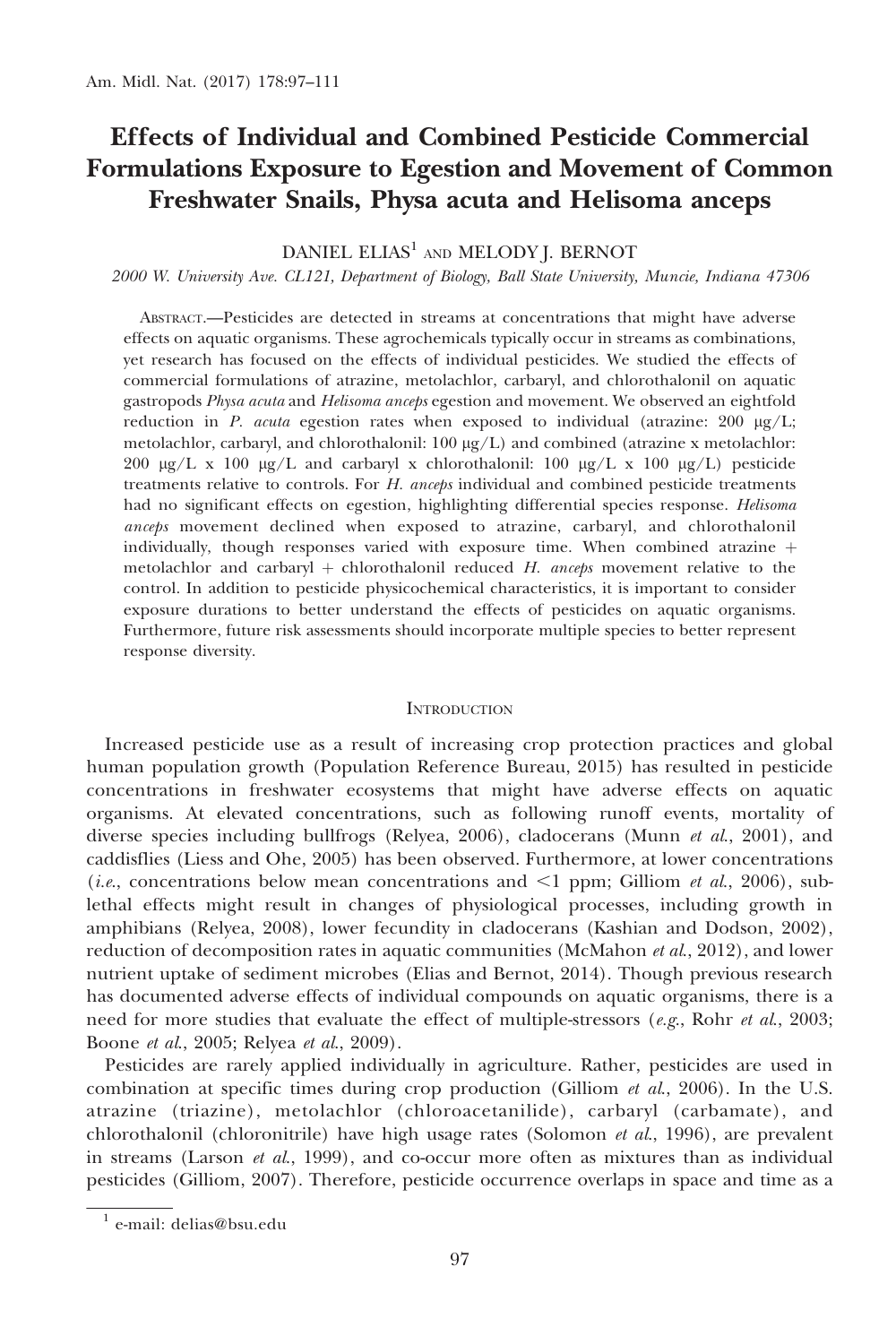result of usage and application (Smiley et al., 2014). Pre-emergent herbicides (atrazine and metolachlor) are usually detected following spring applications and associated with corn production (Thurman et al., 1991; Giddings, 2005; Byer et al., 2011; USEPA, 2016) and are commonly applied in Midwestern U.S. (Kolpin et al., 1998). Insecticides (carbaryl) and fungicides (chlorothalonil) are applied multiple times throughout the year to control pest outbreaks and are concurrently sprayed on crops (e.g., asparagus, snap beans, sweet corn; NASS – USDA, 2005). Carbaryl is the second most frequently detected insecticide in water and is found in 50% of urban streams (USEPA, 2012). Since 2001 there has been an increase in the use of chlorothalonil (USGS – NAWQA, 2016), and in channelized streams, it is detected at concentrations that could affect downstream sources of drinking water (Smiley et al., 2010). Atrazine half-life ranges from 60 to  $>100$  d depending on environmental conditions (University of Hertfordshire, 2015), with less than a 9% reduction (312.86  $\mu$ g/L) of maximum average concentration (344.26  $\mu$ g/L) after 7 d (USEPA, 2016) and ~22% reduction (270.13  $\mu$ g/L) after 14 d in flowing waterbodies. Changes in maximum concentration (45  $\mu$ g/L) in static water bodies are less pronounced after 7 d (0%; 45  $\mu$ g/ L) and 14 d (12.5%; 39  $\mu$ g/L; USEPA, 2016). Similarly, metolachlor is fairly stable in water bodies with a half-life of 88 d (University of Hertfordshire, 2015). Metolachlor concentration in runoff decreased by 5% (25  $\mu$ g/L to 23.7  $\mu$ g/L) after 7 d following a rain event (Caron *et* al., 2012). Finally, chlorothalonil half-life in water ranges from 16 d to 38 d (University of Hertfordshire, 2015) and is likely to be present at high concentrations near golf courses runoff (Shuman et al., 2000).

Pesticide effects on aquatic organisms have been observed in response to both individual and combined pesticide exposure. Individually, atrazine  $(3 \mu g/L)$  increases susceptibility of amphibians to trematode infection (Kohler and Triebskorn, 2013). Metolachlor (40  $\mu$ g/L to 52 lg/L) interfered with crayfish chemosensory stimuli (Wolf and Moore, 2002; Cook and Moore, 2008) and reduced biomass and growth of Lemna gibba (University of Hertfordshire, 2015). Carbaryl (0.5  $\mu$ g/L) increased refuge time of Ambystoma barbouri (Rohr et al., 2003). Chlorothalonil (0.01  $\mu$ g/L to 0.5  $\mu$ g/L) increased nitrate remineralization of benthic microbes (Elias and Bernot, 2014). Additionally, chlorothalonil was used to control aquatic snails, Pomacea sp. in lowland rice (Stevens, 2003) and the intermediate host of Schistosoma sp., the freshwater snail *Oncomelania hupensis* (Quanbin et al., 1992). Although a mode of action has not been established for chlorothalonil and gastropods, chlorothalonil reduces available glutathione in cells by reduced-substitution (Tillman  $et$   $al$ , 1993) and likely affecting normal cellular function in gastropods (Baturo and Lagadic, 1996). As mixtures atrazine (10  $\mu$ g/L) and metolachlor (10  $\mu$ g/L) increased time to initiate metamorphosis in Rana pipiens (Hayes et al., 2006) and frequency of amphibians with thymic plaques (Hayes et al., 2006). To our knowledge no studies have been conducted on aquatic organism response to carbaryl and chlorothalonil mixtures. Therefore, due to their spraying schedule, target crops (NASS – USDA, 2005), and potential effects on aquatic organisms (e.g., Rohr et al., 2003; Elias and Bernot, 2014), there is a need to assess the ecological effects of pesticides that co-occur in streams.

Aquatic gastropods are commonly used in ecotoxicological studies to address the effects of pesticide exposure (see Pseudosuccinea columella, Tate et al., 1997; Stagnicola elodes, Koprovnikar and Walker, 2011; Physella spp., Baxter et al., 2011; Potamopyrgus antipodarum, Hock and Poulin, 2012). However, few studies are conducted on Physa acuta or Helisoma anceps, particularly with respect to pesticides mixtures (but see, Basopo et al., 2014; Hua and Relyea, 2014). Physa acuta and H. anceps are ubiquitous aquatic gastropods in North America and are common in freshwater habitats across a range of human influence (Dillon et al.,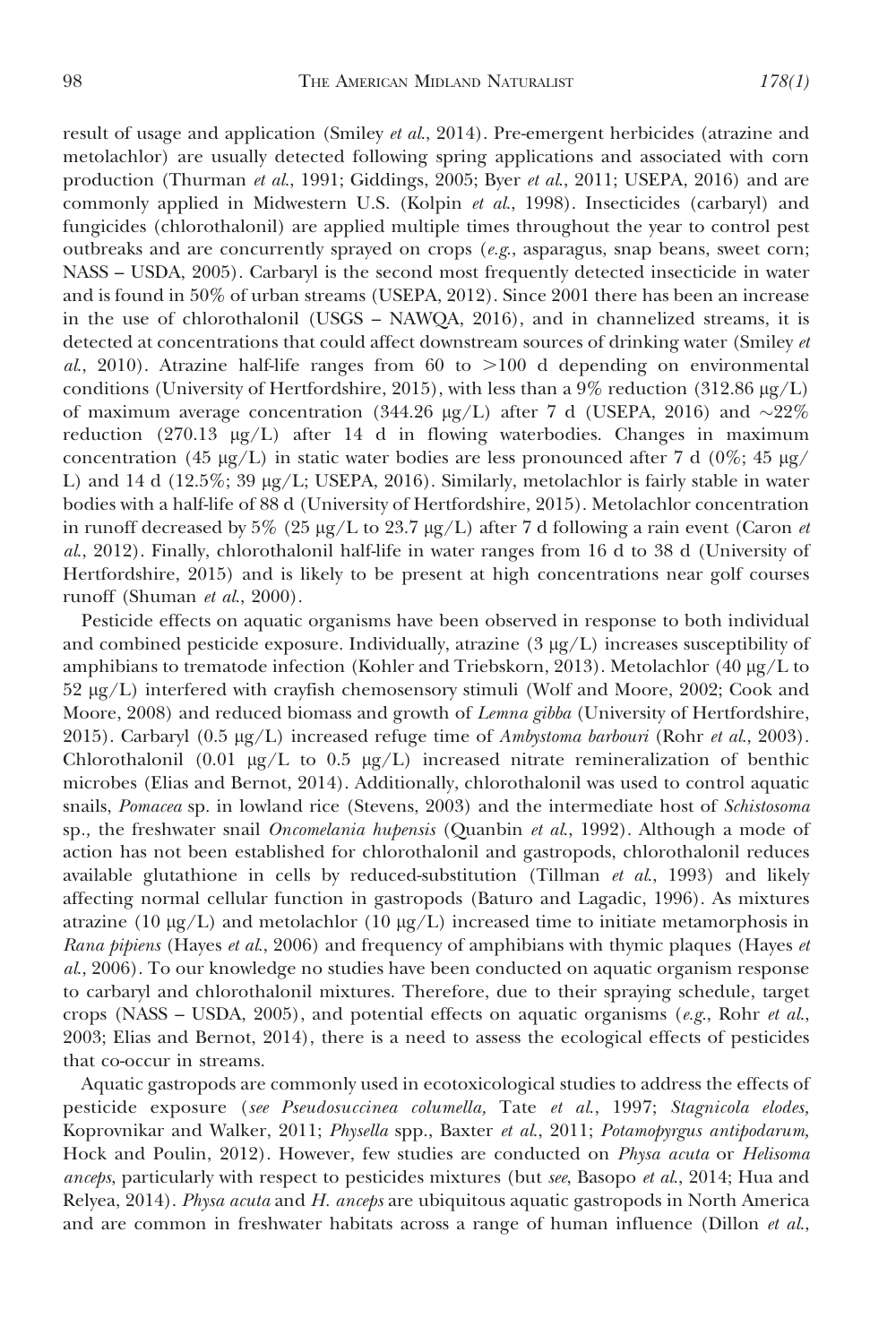2002; Thorp and Covich, 2009). These snails mature quickly (McCarthy et al., 2000), lay eggs in masses (Dillon et al., 2006), and graze on biofilm (algae, bacteria, fungus) growing on substrates (Hawkins et al., 1987), as well as detritus (Brady and Turner, 2010). Consequently, snails fulfill an important role as primary consumers and decomposers (Newman  $et al$ , 1996). Physa acuta and H. anceps are also prey for diverse vertebrate and invertebrate organisms including crayfish (Orconectes juvenilis; Dickey and McCarthy, 2007) and pumpkinseed sunfish (Lepomis gibbosus; Justice and Bernot, 2014). Furthermore, P. acuta and H. anceps are important intermediate hosts of parasites, including Halipegus eccentricus, H. occidualis, Echinostoma trivolvis, Megalodiscus temperatus, and Fasciola hepatica (Sapp and Esch, 1994) which can cause disease in wildlife (Gustafson and Bolek, 2015), livestock (Case, 1953), and humans (Graczyk and Fried, 1998). Therefore, research on the ecological effects of pesticides on P. acuta and H. anceps is essential, due to their key role in nutrient cycling, functional link between primary producers and secondary consumers, parasite and disease transmission, and as model organisms (Dillon *et al.*, 2011) for reproductive (*e.g.*, Wethington and Dillon, 1993; Jordaens et al., 2007) and ecotoxicological studies (e.g., Bernot et al., 2005; Relyea, 2006; Bakry et al., 2011; Maredza and Naik, 2013; Basopo et al., 2014).

In this study we measured the effects of individual and combined pesticides commercial formulations at concentrations expected after a runoff event or near golf courses throughout the U.S. Ecological risk assessments, such as those conducted by the U.S. Environmental Protection Agency (USEPA) and European Commission (EEC), that are typically performed on pure active ingredients (Pereira  $et$   $al$ , 2009). Therefore, ecotoxicological studies conducted with commercial formulations would provide more realistic results on the negative impacts of pesticides to nontarget biota. We observed the effects of exposure of two herbicides (atrazine and metolachlor), one insecticide (carbaryl), and one fungicide (chlorothalonil) on aquatic gastropods. We used egestion rates and movement rates of P. acuta and H. anceps as measures of relevant physiological and behavioral effects. We predicted similar effects of pesticide exposure on P. acuta and H. anceps egestion due to similar feeding behavior (grazers), available food (biofilms and detritus), and habitats. We also hypothesized pesticides targeting primary producers (atrazine: photosynthesis; metolachlor: gibberellins and mitosis) would have no effect on snail egestion or movement, whereas pesticides that target invertebrates (carbaryl) and a molluscicidal (chlorothalonil) would reduce snail egestion rate and movement.

#### **METHODS**

*Physa acuta* was collected from the White River (Muncie, Indiana;  $40^{\circ}18'05''N85'432''W$ ). This area is surrounded by urban and forest landscape (oaks, maples, white ash, elm, sycamore). Helisoma anceps was purchased through a commercial vendor (Meijer, Inc.). The shell length of snails (Range: 4.70–5.41 mm; Mean: 4.95 mm) was measured using digital calipers prior to the start of the experiments. These snails were maintained in synthetic spring water filled aquaria at 20 C  $\pm$  3 C. Synthetic spring water was prepared placing 20 L of MILL-Q water,  $1.2$  g of CaSO4 $\cdot$ 2H<sub>2</sub>O,  $1.2$  g of MgSO<sub>4</sub>,  $1.92$  g NaHCO<sub>3</sub>, and  $0.080$ g KCl into a carboy (USEPA, 2002). Snails were fed boiled spinach ad lib. and supplemented with Topfin tropical flakes fish food. Snails were maintained under a 16:8 h light:dark photoperiod for the duration of the experiments. Experimental units consisted of glass jars (150 mL) filled with 120 mL of synthetic spring water. One snail was placed into each jar at experiment start. Treatments were randomly assigned with four replicates each across seven treatments ( $n =$ 28) including: control, atrazine (200  $\mu$ g/L), metolachlor (100  $\mu$ g/L), carbaryl (100  $\mu$ g/L),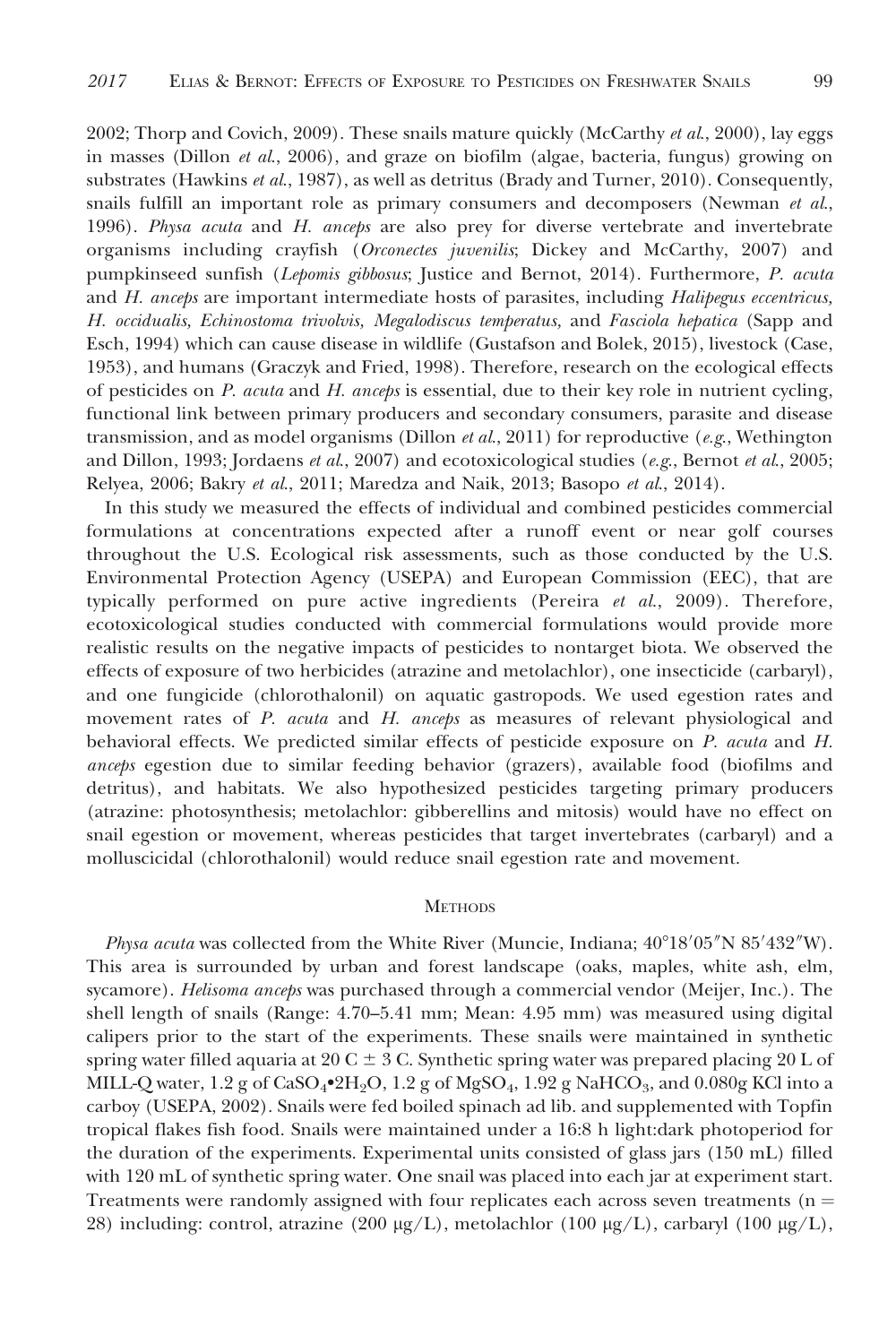TABLE 1.—Mean and maximum pesticide concentrations reported in U.S streams. Treatment concentrations were comparable to peak concentrations detected throughout the U.S. Atrazine and metolachlor concentrations correspond to monthly median concentration from integrator sites throughout the U.S. Maximum concentration of atrazine represents a range of all monitoring sitesyears with detection of atrazine in the U.S. Maximum concentration of metolachlor was taken from 22 sampling sites in five states (Alabama, Florida, Georgia, Oklahoma). Maximum concentration of chlorothalonil was detected in runoff from golf courses

| Compound       | Mean<br>concentration<br>$(\mu g/L)$ | Maximum<br>concentration<br>$(\mu g/L)$ | Treatment<br>concentration<br>$(\mu g/L)$ | References                                                                                   |
|----------------|--------------------------------------|-----------------------------------------|-------------------------------------------|----------------------------------------------------------------------------------------------|
| Atrazine       | $0.01 - 11$                          | $0.0035 - 344.26^2$                     | 200                                       | <sup>1</sup> Larson et al., 1999; <sup>2</sup> EPA, 2016                                     |
| Metolachlor    | $0.01 - 11$                          | $143^3$                                 | 100                                       | <sup>1</sup> Larson et al., 1999; ${}^{3}$ Battaglin et<br>al., 2000                         |
| Carbaryl       | $0.058^4$                            | $33.5^4$                                | 100                                       | $\mathrm{^{4}EPA}$ , 2012                                                                    |
| Chlorothalonil | $0.15^5$                             | $372 - 699$ <sup>6</sup>                | 100                                       | <sup>5</sup> Scribner et al., 2006; $6$ Shuman et<br>al., 2000, and Haith and Rossi,<br>2003 |

chlorothalonil (100  $\mu$ g/L), atrazine + metolachlor (200  $\mu$ g/L + 100  $\mu$ g/L), and carbaryl + chlorothalonil (100  $\mu$ g/L + 100  $\mu$ g/L).

Stock solutions were prepared for atrazine (Atrazine 4L, 42.2% purity, Loveland, Colorado), metolachlor (Me-too-lachlor II, 84.4% purity, Drexel Chemical Company, Memphis, Tennessee), carbaryl (Sevin XLR Plus, 44.1% purity, Bayer, North Carolina), and chlorothalonil (Bravo, 54% purity, Syngenta, North Carolina) to achieve final stock concentrations of 10,000  $\mu$ g/L for atrazine and metolachlor, 5000  $\mu$ g/L for carbaryl, and  $8000 \mu g/L$  for chlorothalonil. Aliquots from each stock solution were added to test units to reach target nominal treatment concentrations. These exposure concentrations were not confirmed through analytical methods. Therefore, final exposure concentrations for each pesticide may have varied due to compound breakdown or application errors including miscalculations and equipment calibration. Pesticide treatment concentrations were selected to represent peak concentrations detected throughout the U.S. (Table 1), usually after storm events and recent pesticides application (Ng and Clegg, 1996; Southwick et al., 2003; USEPA, 2011). Water changes for cultured snails as well as treatments concentration renewal were conducted twice weekly.

#### EXPERIMENTAL DESIGN

Pesticide effects on P. acuta and H. anceps egestion rates.—Effects of pesticides on P. acuta and H. anceps egestion rates were estimated by weighing feces. Snails were starved for 24 h before the start of the egestion experiment to fully empty their intestines of fecal matter (sensu Bernot *et al.*, 2005). Snails were then placed in individual glass jars with freshwater and treatment solutions for 24 h as well as 0.05 g of boiled spinach (wet mass) as a food source. After 24 h fecal matter was removed with micropipettes, filtered onto filter paper, dried (60 C for 24 h) using a Model 30 GC laboratory oven, and weighed to the nearest milligram (Autobalance AD6, Perkin Elmer). Snails were blotted dry using Kimwipes (Kimberly-Clark) and weighed (Mettler AE260, Delta Range). Egestion rates  $(mg/g/h)$  were calculated as the amount of feces produced (mg) divided by the mass of each snail (g) per hour (h).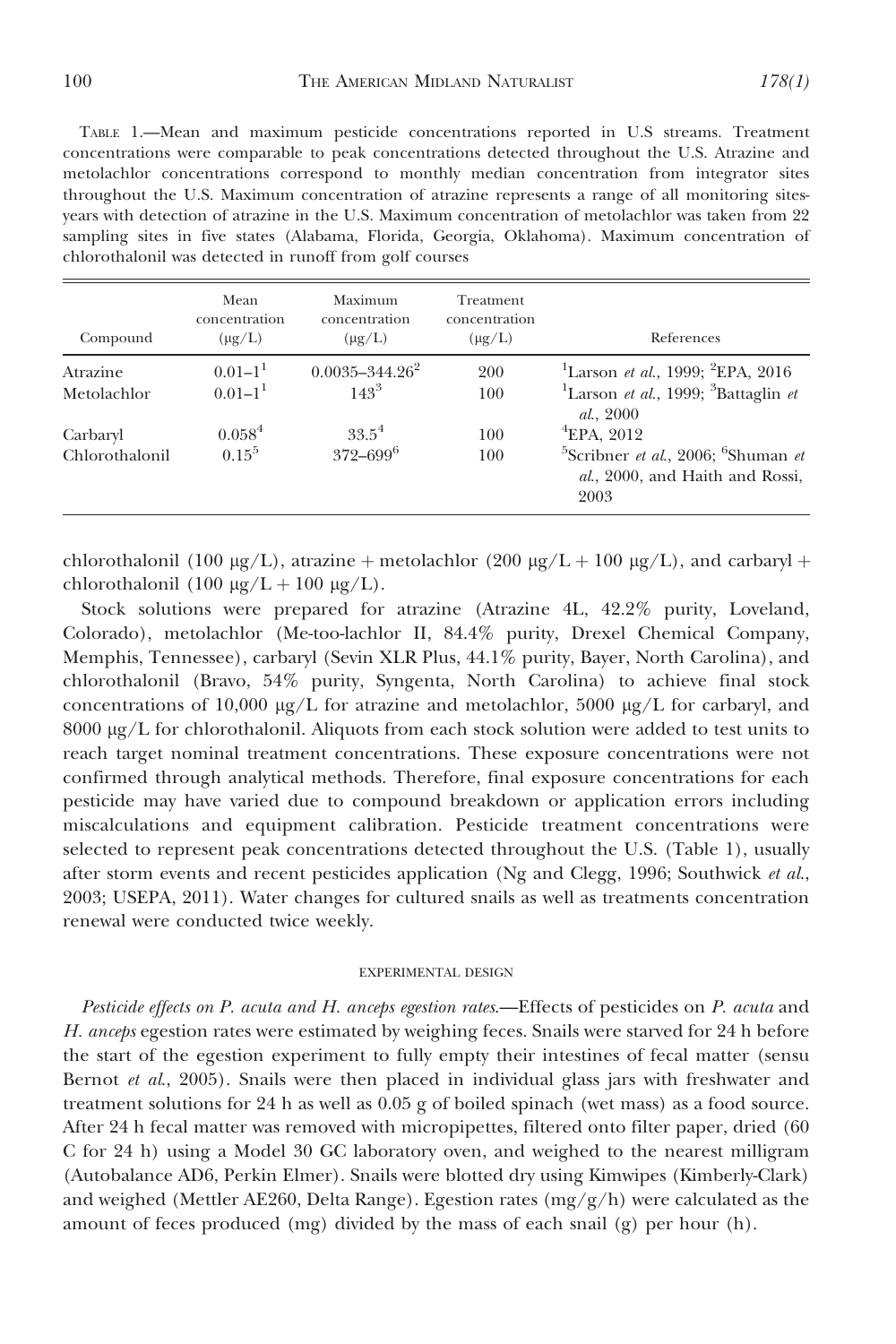Pesticide effects on H. anceps movement rates.—Snail movement was quantified for H. anceps in response to pesticide treatments ( $n=7$ ) after 24 h, 1 w, and 2 w exposure (sensu Bernot et al., 2005) to atrazine, metolachlor, carbaryl, and chlorothalonil. Similar high concentrations of chlorothalonil (172  $\mu$ g/L and 351  $\mu$ g/L) and longer duration exposure (4 w) were used by McMahon et al. (2012) to determine the effects of chlorothalonil in biodiversity. In our study, at each time point, snails were removed from test units for movement measurement and subsequently returned to their corresponding test unit. For each movement measurement, individual snails were placed in glass aquaria  $(50.8 \times 27.9 \times 30.5 \text{ cm})$  with 1 cm<sup>2</sup> square grid paper beneath (Brown *et al.*, 2012). Synthetic spring water was added to the glass aquaria to a height of 5 cm. The snail was then placed with the aperture down on the bottom of the aquarium in the center of the grid paper. After 10 s of acclimation, grid lines crossed by individual snails within 2 min were counted (grid lines crossed during the first 10 s were not recorded). A total of four replicate snails from each treatment ( $n = 28$ ) were assessed for movement at each time point  $(n = 3)$ .

#### DATA ANALYSES

Physa acuta and H. anceps egestion rates.—The egestion experiment was set up as a factorial design consisting of two levels of species (*P. acuta* and *H. anceps*) and seven levels of pesticide treatments (control, atrazine, metolachlor, carbaryl, chlorothalonil, atrazine + metolachlor, and carbaryl + chlorothalonil) with four replicates for each treatment ( $n = 28$ ). Each individual snail species was matched with a corresponding pesticide treatment. Two-way analysis of variance was used to analyze the effects of pesticide treatments on snail species (P. *acuta* and H. anceps) egestion rates. The carbaryl  $+$  chlorothalonil treatment had  $100\%$ mortality in P. acuta. Therefore, this treatment was not included in data analyses. Differences among treatments were assessed with Tukey multiple comparison tests. Analyses were conducted using SigmaPlot<sup>©</sup> 12.0 software.

Helisoma anceps movement rate.—The movement experiment was set up as a factorial design with seven levels of pesticide treatments (control, atrazine, metolachlor, carbaryl, chlorothalonil, atrazine  $+$  metolachlor, and carbaryl  $+$  chlorothalonil) and three levels of pesticide exposure period (1 d, 1 w, and 2 w) with four replicates for each treatment ( $n =$ 28). Each individual snail was matched with its corresponding pesticide treatment. Two-way repeated measures analysis of variance was used to analyze the effects of pesticide exposure period and pesticide treatments on H. anceps movement rate. Differences among treatments were assessed with Tukey multiple comparison tests (Gravetter and Wallnau, 1999), similar to approaches used by Kerr et al., 2001; Lu et al., 2010; Furusawa et al., 2013). Analyses were conducted using SigmaPlot<sup>©</sup> 12.0 software.

#### **RESULTS**

Physa acuta and H. anceps egestion rates.—Snails egestion rate was different among species  $(F_{1,42} = 79.2, P \le 0.001)$  and pesticide treatments  $(F_{6,42} = 21.6, P \le 0.001)$ . There was a significant interaction between the effects of species and pesticide treatments ( $F_{6,42}$  = 14.6,  $P \le 0.001$ ). Physa acuta egestion rates were higher than H. anceps across treatments (Fig. 1). For both species egestion rates varied between 0.04–0.5 mg feces/g snail/h (P. acuta) and  $0.01-0.07$  mg feces/g snail/h (H. anceps). Control egestion rate for P. acuta was seven times higher than control egestion rate for H. anceps ( $F_{1,42} = 79.2$ ,  $P < 0.001$ ). A similar trend was observed for P. acuta and H. anceps in response to pesticide exposure; where P. acuta egestion rates was eight times higher than H. anceps with metolachlor  $(F_{1,42})$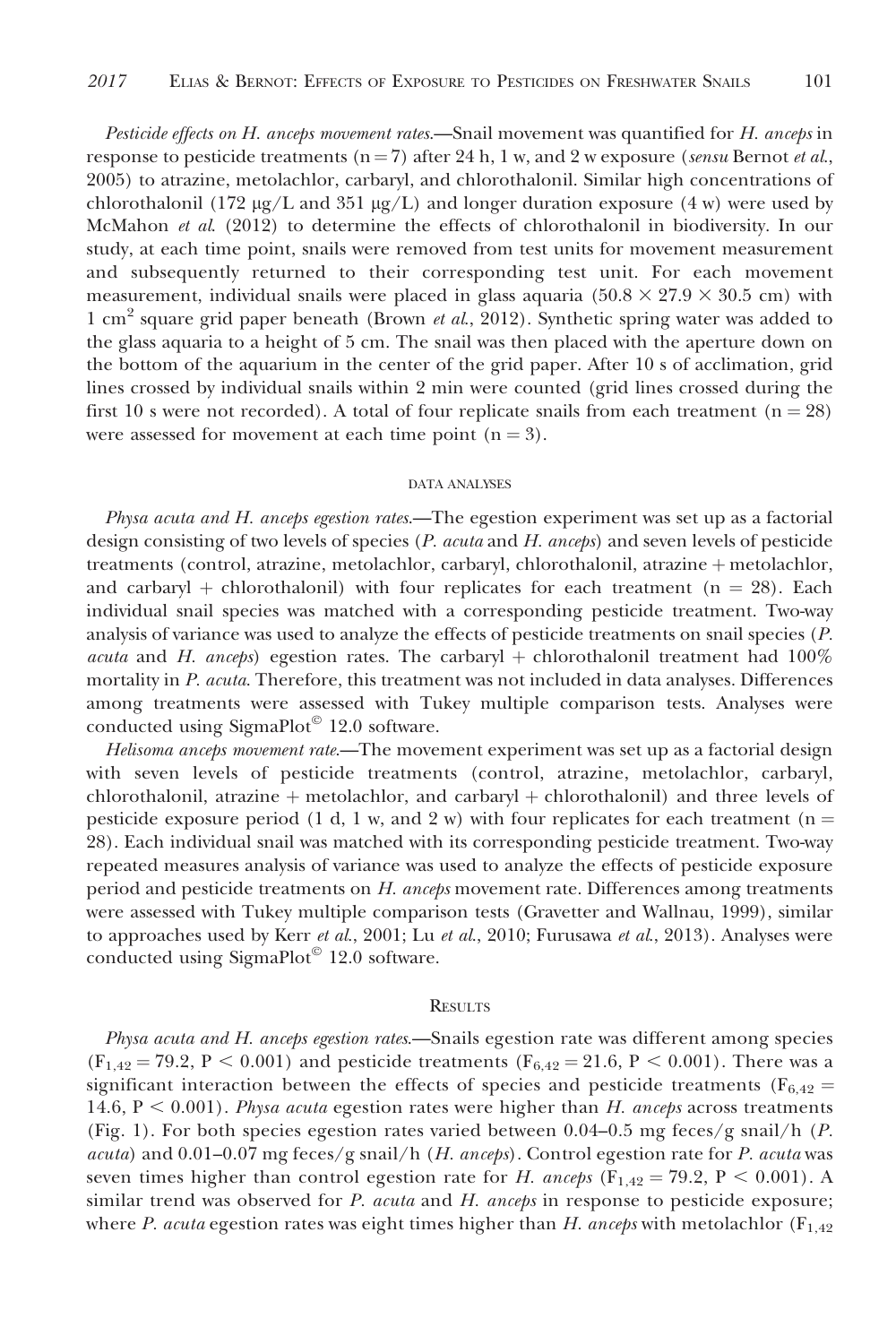

FIG. 1.—*Physa acuta* and *H. anceps* egestion rates (mean  $\pm$  sE) exposed to atrazine, metolachlor, carbaryl, chlorothalonil, atrazine + metolachlor, and carbaryl + chlorothalonil concentrations. Different letters represent significant differences between treatments for P. acuta. \* Represents significant differences between egestion rates of P. acuta and H. anceps ( $P < 0.05$ )

 $= 79.2$ , P  $= 0.016$ ), nine times higher with carbaryl (F<sub>1,42</sub>  $= 79.2$ , P  $< 0.001$ ), and seven times higher with chlorothalonil ( $F_{1,42} = 79.2$ ,  $P < 0.001$ ). Therefore, when comparing P. acuta and H. anceps, there were no significant differences between egestion rates when exposed to atrazine and atrazine  $+$  metolachlor (P  $> 0.05$ ). As individual species P. acuta egestion was differentially influenced by herbicide (atrazine and metolachlor), insecticide (carbaryl), or fungicide (chlorothalonil) exposure. For the individual pesticides, P. acuta egestion rates were seven times lower with atrazine, four times lower with metolachlor, two times lower with carbaryl, and two times lower with chlorothalonil relative to control  $(F_{6,42})$  $= 21.6, P < 0.001$ ; Fig. 1). For the pesticide mixtures, atrazine + metolachlor exposure resulted in P. acuta egestion rates 12-fold lower than control ( $F_{6,42} = 21.6$ , P < 0.001). For H. anceps individual and mixtures of atrazine, metolachlor, carbaryl, and chlorothalonil had no significant effects on egestion rates ( $P > 0.5$ ). The significant interaction of species and pesticide treatments indicates pesticide treatment effects on snail egestion rate are influenced by the snail species. Therefore, we observed no effect of pesticide exposure to  $H$ . anceps egestion and significant effect of pesticide exposure to  $P$ . acuta egestion rate.

Helisoma anceps movement rate.—Overall, H. anceps movement rate was different among pesticide treatments ( $F_{6,42} = 6.9$ , P < 0.001) and pesticide exposure period ( $F_{2,42} = 17.3$ , P  $<$  0.001). There was not a significant interaction between the effects of pesticide treatments and pesticide exposure period ( $P > 0.5$ ). Snail movement rate decreased when exposed to pesticide treatments (Fig. 2a, b). After pesticide exposure snail movement rate ranged from 0 to 0.75 cm/min. For individual pesticides (Fig. 2a) H. anceps movement was two-fold lower with atrazine (P = 0.005), metolachlor (P = 0.026), and chlorothalonil (P = 0.005) exposure and four times lower with carbaryl ( $P < 0.001$ ) exposure relative to control. Similar trends were observed in snail movement in response to pesticide mixtures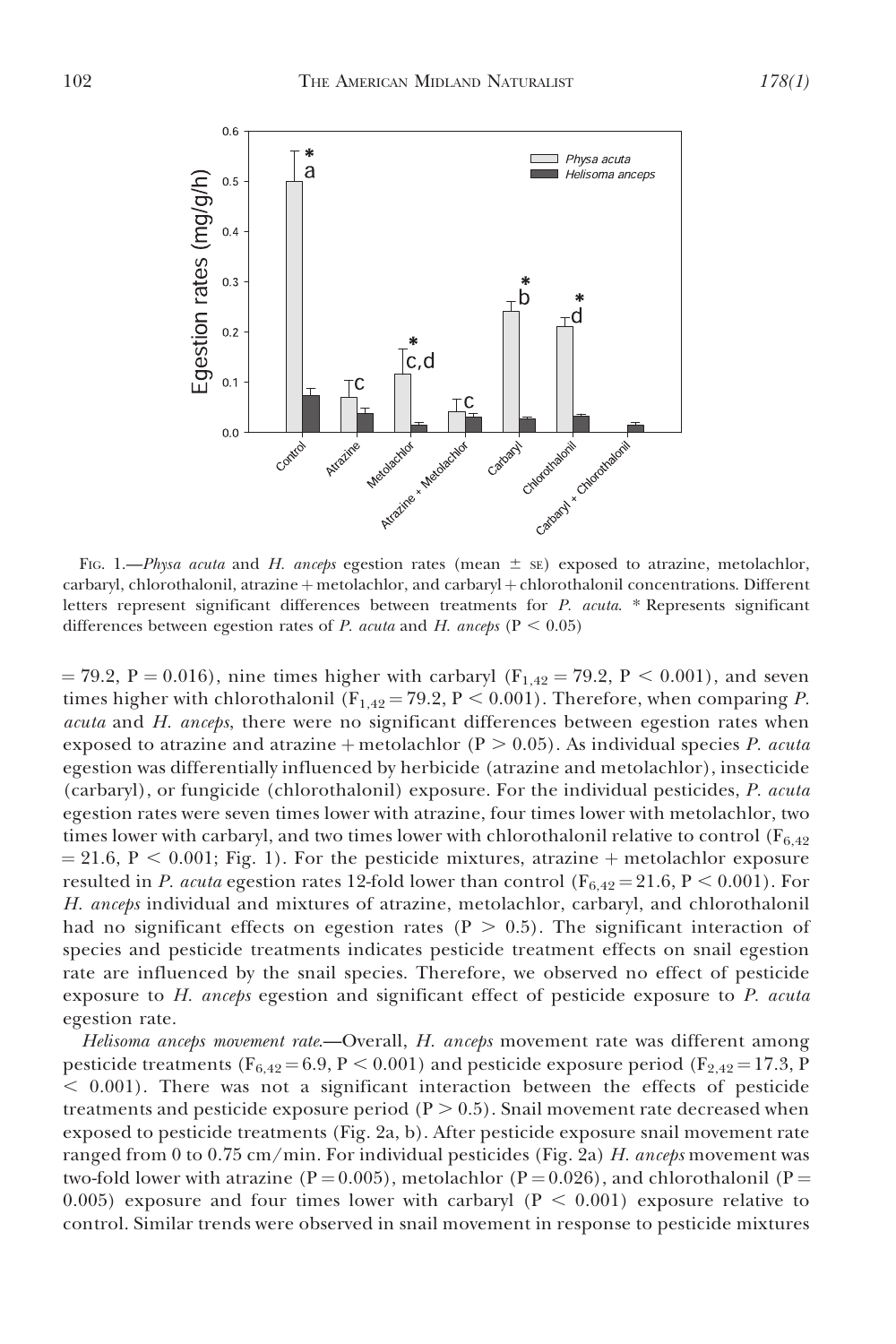

FIG. 2.—H. anceps movement rate (mean  $\pm$  se) after 24 h, 1 w, and 2 w exposure to (a) individual atrazine, metolachlor, carbaryl, and chlorothalonil, and combined (b) atrazine  $+$  metolachlor and carbaryl + chlorothalonil. \* Represents significant differences between control treatment and pesticide treatments ( $P < 0.05$ )

(Fig. 2b). Helisoma anceps movement was three times lower with atrazine  $+$  metolachlor (P  $= 0.005$ ) and seven times lower with carbaryl + chlorothalonil (P <0.001) relative to control. Pesticide exposure period affected snail movement rate differently. Helisoma *anceps* movement rate decreased over time  $(n = 14 d)$  for both control and pesticide treatments with a more pronounced effect after 1 wk and 2 wk. Snail movement rate ranged from 0.13 to 0.75 cm/min after 24 h, from 0.13 to 0.56 cm/min after 1 wk, and from 0 to 0.44 cm/min after 2 wk. Snail movement rate was two-fold lower after 1 wk ( $F_{2,42}$ )  $= 17.3, P < 0.001$ ) and four times lower after 2 wk (F<sub>2,42</sub> = 17.3, P= 0.002) relative to 24 h pesticide exposure.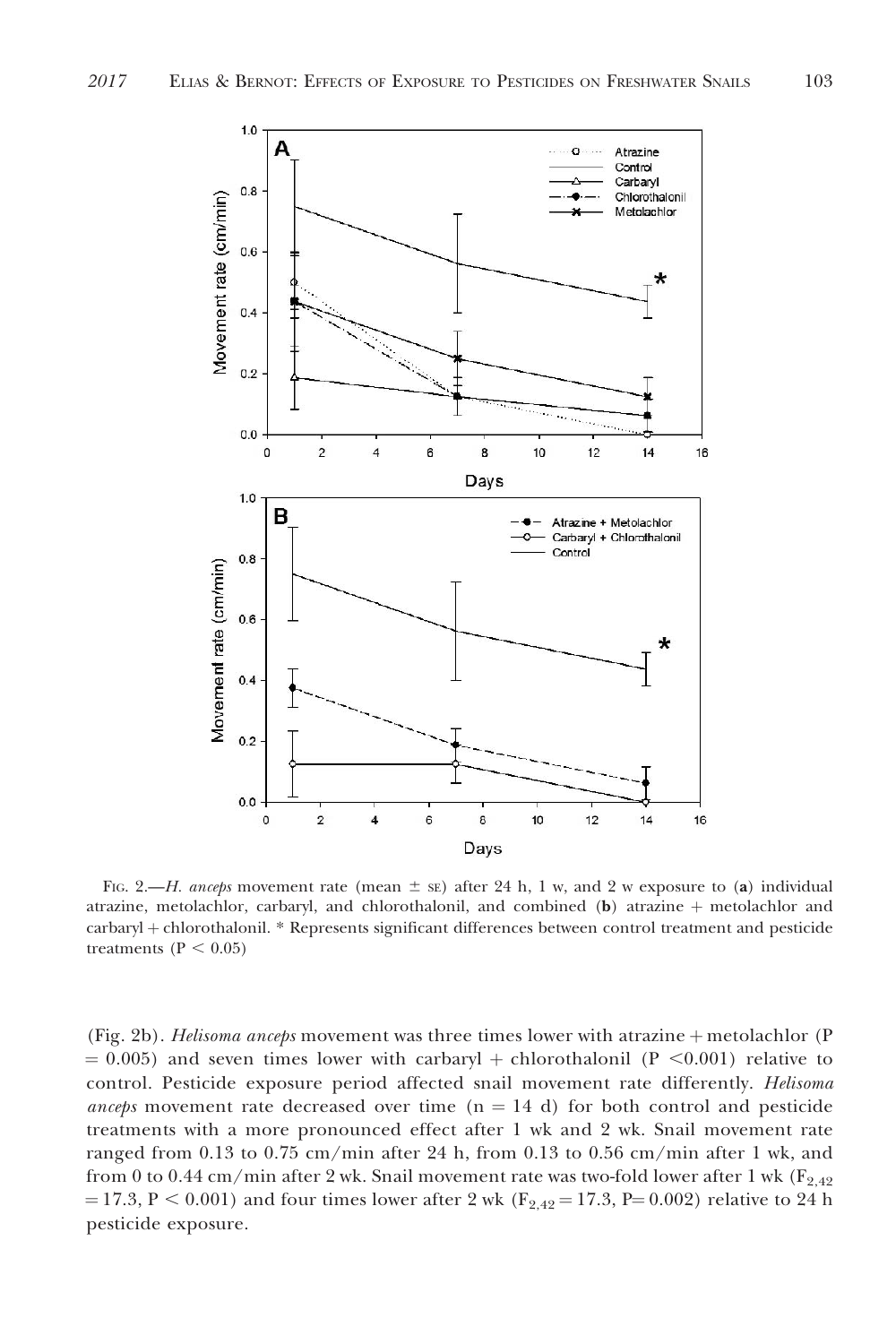#### **DISCUSSION**

In our study we measured the individual and combined effects of atrazine, metolachlor, carbaryl, and chlorothalonil on P. acuta and H. anceps. Snail species egestion (P. acuta) and movement (H. anceps) were negatively affected by individual and combined atrazine, metolachlor, carbaryl, and chlorothalonil exposure at peak concentrations detected following a rain event and/or pesticide application. Control egestion rate for P. acuta was greater than H. anceps, possibly influenced by species innate assimilation efficiency (Studier et al., 1975; Barnese et al., 1990) and species sensitivity (Hylleberg, 1975; Bernot et al., 2005; Suski *et al.*, 2012). Traditionally, species sensitivity to toxicants has been predicted through a taxonomic-based approach (Rubach  $et$   $al$ , 2012), where related species are expected to have a similar response to toxicant exposure. However, species sensitivity traits are better predictors of the effects to toxicant exposure (Rubach et al., 2012). For example macroinvertebrates with low sensitivity traits exposed to thiacloprid  $(3.3 \mu g/L)$  resulted in short term harmful effects  $(i.e.,$  reduction of abundance and richness). In contrast species with high sensitivity traits exposed to thiacloprid  $(0.1 \mu g/L)$  resulted in permanent adverse effects, i.e., no significant recovery of abundance and taxa richness (Liess and Beketov, 2011). Although, P. acuta and H. anceps sensitivity traits to atrazine, metolachlor, carbaryl, and chlorothalonil have not been identified, we observed higher egestion rates of P. acuta than H. anceps when exposed to pesticide treatments, with no significant effect of pesticide exposure on H. anceps egestion. Therefore, consistent with a species trait approach, our results suggest dissimilar species sensitivity to environmental stressors (Hylleberg, 1975; Bernot et al., 2005; Suski et al., 2012).

Contrary to hypotheses we observed a decrease in P. acuta egestion rates when exposed to any pesticide. This might be partially explained by narcosis (Wezel and Opperhuizen, 1995; Ren, 2002; Roberts and Costello, 2003), which is a nonspecific mode of action where a chemical does not interact with a particular receptor in an organism (Verhaar et al., 1992; Cleuvers, 2002). While no adverse outcome pathway (Ankley et al., 2010; Vinken, 2013) has been developed for these pesticides on freshwater snails, a narcotic effect of pesticides on P. acuta egestion might be a result of disruption of Van der Waals interactions between lipid and protein components within the membrane (Frank and Lieb, 1990; Yamakura et al., 2001). Damage of cell membrane could increase cell susceptibility to lysis due to abnormal ion fluxes and dysfunction of organelles (Kinter and Pritchard, 2011). This could lead to cardiac or hepatic failure, therefore impairing snail egestion. However, we observed no effect of individual or combined pesticide treatments in  $H$ . anceps egestion rates. Similarly, no significant effects on growth and fecundity were observed for Physella sp. exposed to atrazine concentrations of 0, 1, 10, 30, and 100  $\mu g/L$  (Baxter *et al.*, 2011) or *Helisoma trivolvis* exposed to 0.51 mg/L of carbaryl (Relyea, 2005). Therefore, we presume pesticide exposure concentrations, as well as species sensitivity, played an important role in differential species response.

Pesticide effects on organism are likely influenced by compound mode of action (Elias and Bernot, 2014), species sensitivity to toxicants (Van Straalen and Denneman, 1989; DeLorenzo et al., 2009), and pesticide exposure period (Ashauer et al., 2009; Maltby et al., 2009). We predicted pesticide mode of action and pesticide exposure period as the main factors influencing invertebrate response. However, H. anceps movement was not influenced by these factors. As in the egestion experiment, snail movement rate decreased when exposed to any pesticide (i.e., narcosis). A similar reduction in movement (decreased avoidance behavior from predatory cues) was observed on the snail Physa pomilia exposed to 25 mg/L of malathion (Salice and Kimberly, 2012). In contrast to Salice and Kimberly,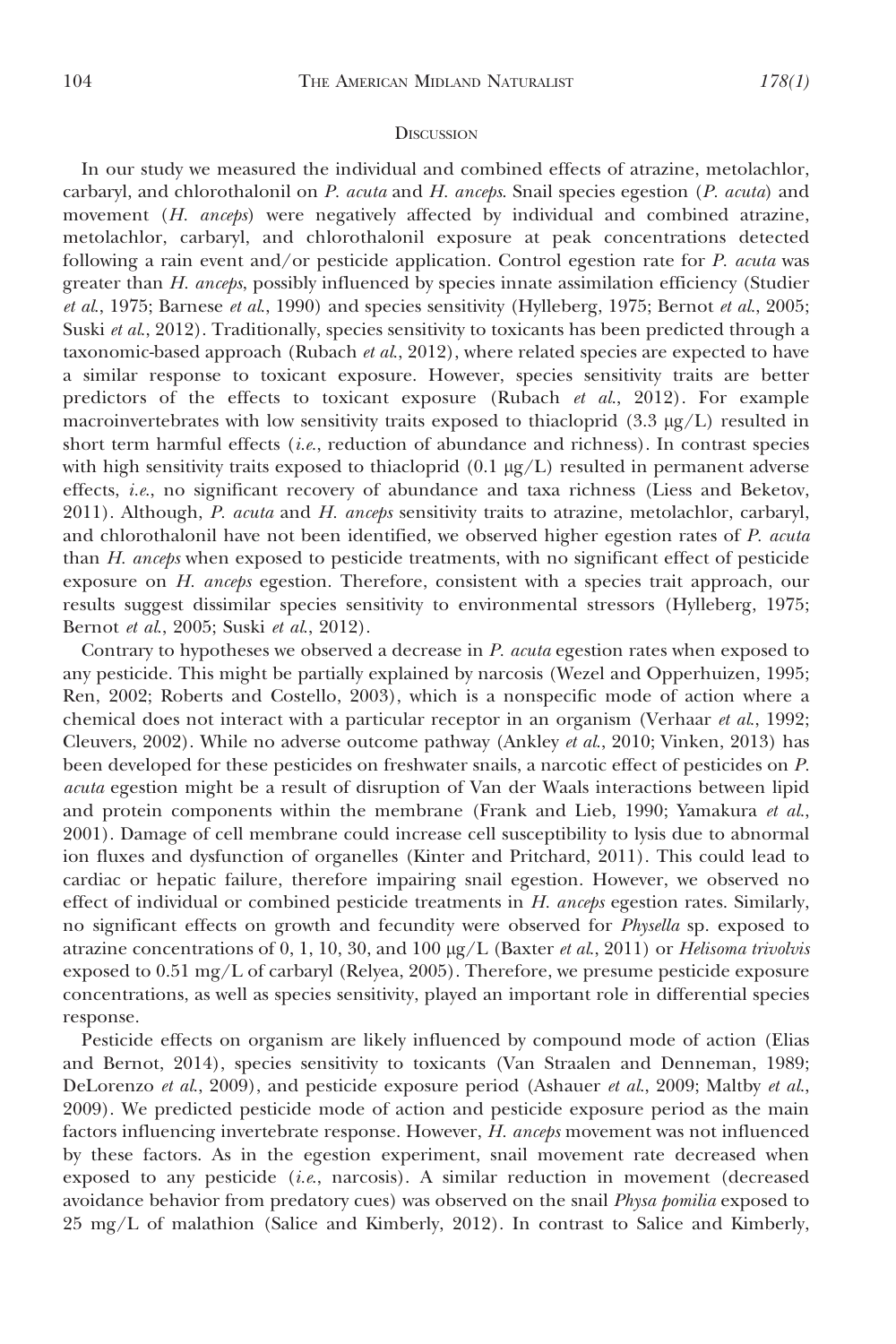(2012) in which reduction of movement occurred with increased exposure duration (48 h) at  $25 \text{ mg/L}$  of malathion, we observed that lower snail movement rate was not influenced by pesticide exposure duration  $(24h, 7 d, and 14 d)$  but likely due to decline in H. anceps fitness.

Snail fitness can be assessed by quantifying fitness traits, such as fecundity (Coutellec and Lagadic, 2006), survival (Wethington and Dillon, 1997), and movement (Bernot et al., 2005). Snail fitness decreases in response to environmentally related stress (Coutellec and Lagadic, 2006), including physicochemical parameters (Hunter, 1990), predation (Dewitt, 1998), contaminants (Justice and Bernot, 2014), and food availability (Auld and Henkel, 2014). Our study provided steady room temperature  $(\sim 20 \text{ C})$  and did not include predation stimulus or limited food. Further, contaminants  $(i.e.,$  pesticides) did not have a significant interaction effect with exposure period. However, optimal fitness  $(e.g.,$  growth, egg production) of *Helisoma duryi* occurs between 26 C to 28 C (El-Emam and Madsen, 1982). Therefore, the decline of snail movement through time might be a result of the lower temperature of our test units. In addition snail movement measured (number of grids crossed in 2 min) in the glass aquaria was conducted in treatment free water (no pesticides). There may be unaccounted effects from using treatment free water (Berrill *et al.*, 1998; Samson et al., 2001; Jones et al., 2009) rather than the corresponding pesticide concentration for each treatment.

In our study we cannot use ''concentration addition'' (mixture of pesticides with the same mode of action; Deneer, 2000) or ''independent action'' (mixture of pesticides with dissimilar mode of action; Cedergreen et al.,  $2008$ ) to classify the effects of combined atrazine and metolachlor or combined carbaryl and chlorothalonil. To address chemical interactions, multiple concentration treatments for each pesticide is required (Perez et al., 2012; Abhishek et al., 2014; Zhu et al., 2014). While this study is not addressing synergistic, additive, and antagonistic interactions between atrazine and metolachlor and carbaryl and chlorothalonil, we focused on the ecological effects (changes in egestion and movement of snails) of these pesticides when they co-occur in water at peak concentrations. We observed atrazine  $+$  metolachlor had a greater effect on P. acuta egestion than individual atrazine and metolachlor. A similar result was observed in Rana pipiens when exposed to individual and combined atrazine and S-metolachlor. Rana pipiens tadpoles exposed to both atrazine and Smetolachlor had a greater reduction of larval development and growth than atrazine or Smetolachlor applied individually (Hayes et al., 2006). Therefore, our results suggest changes in P. acuta egestion rates are greater when exposed to pesticide mixtures than individual pesticides, although the specific mechanisms ( $e.g.,$  chemical interaction, higher exposure level) cannot be determined from our experimental design.

Atrazine, metolachlor, carbaryl, and chlorothalonil not only affect P. acuta egestion and H. anceps movement, they can also indirectly affect food webs and prey-predator interactions. Lower egestion rates for P. acuta when exposed to pesticides might reduce nitrogen and carbon availability, thereby affecting nutrient fluxes and algal biomass (Conley *et al.*, 2009). Furthermore, decreasing movement of H. anceps might alter snail antipredator behavior including hiding or avoidance from predatory fish, amphibians, and insects (Covich et al., 1994; Justice and Bernot, 2014), and grazing behavior (Turner and Montgomery, 2003; Bernot *et al.*, 2005). Therefore, in addition to pesticide mode of action, it is important to consider species sensitivity to pesticides coupled with different exposure periods to better understand the potential adverse ecological effects of co-occurring pesticides such as atrazine, metolachlor, carbaryl, and chlorothalonil to ecosystems. Similarly, future risk assessments and ecotoxicological studies should include more than one species of snails to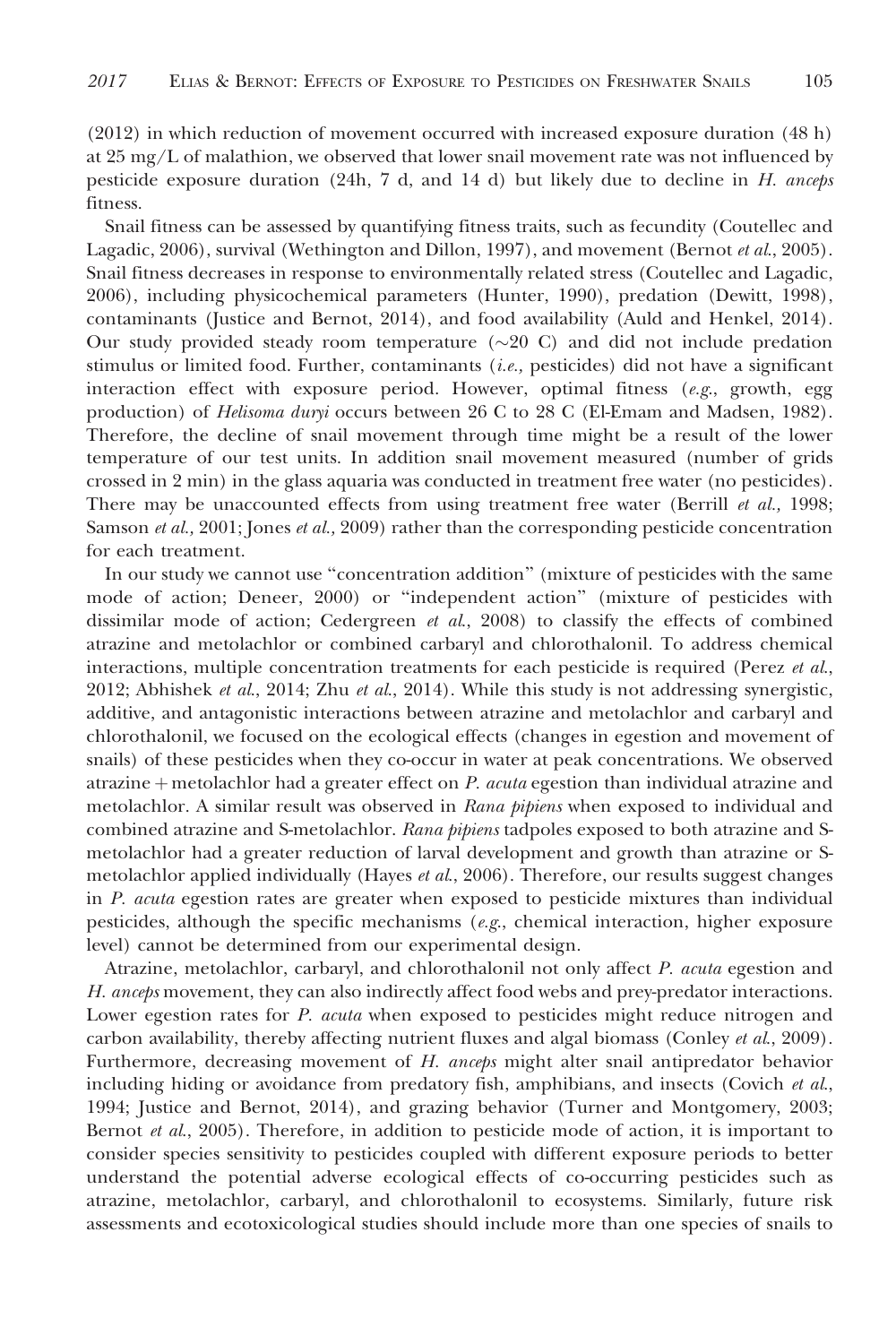have a better representation of the freshwater gastropods community given their importance in nutrient cycling, foods webs, and parasite transmission.

Acknowledgments.—We thank J. Justice, Dr. Burks and two anonymous reviewers for helpful comments to this manuscript and the Indiana Academy of Science for funding.

## LITERATURE CITED

- ABHISHEK, A., N. G. ANSARI, S. N. SHANKHWAR, A. JAIN, AND V. SINGH. 2014. In vitro toxicity evaluation of low doses of pesticides in individual and mixed condition on human keratinocyte cell line. Bioinformation, 10(12):716–720.
- ANKLEY, G. T., R. S. BENNETT, R. J. ERICKSON, D. J. HOFF, M. W. HORNUNG, R. D. JOHNSON, AND D. L. VILLENEUVE. 2010. Adverse outcome pathways: a conceptual framework to support ecotoxicology research and risk assessment. Environ. Toxicol. Chem., 293:730–741.
- ASHAUER, R., A. BOXALL, AND C. BROWN. 2006. Predicting effects on aquatic organisms from fluctuating or pulsed exposure to pesticides. Environ. Toxicol. Chem., 257:1899–1912.
- AULD, J. R. AND J. F. HENKEL. 2014. Diet alters delayed selfing, inbreeding depression, and reproductive senescence in a freshwater snail. Ecol. Evol., 4(14):2968–2977.
- BAKRY, F. A., W. S. HASHEESH, AND S. A. H. HAMDI. 2011. Biological, biochemical, and molecular parameters of Helisoma duryi snails exposed to the pesticides Malathion and Deltamethrin. Pestic. Biochem. Physiol., 101:86–92.
- BARNESE, L. E., R. L. LOWE, AND R. D. HUNTER. 1990. Comparative grazing efficiency of pulmonate and prosobranch snails. J. N. Benthol. Soc., 91:35–44.
- BASOPO, N., L. T. MUMBAMARWO, D. MNKANDLA, AND Y. S. NAIK. 2014. Pollutant mixtures as stressors of selected enzyme activities of the aquatic snail Helisoma duryi. J. Environ. Chem. Ecotoxicol., 6:27– 37.
- BATTAGLIN, W. A., E. T. FURLONG, M. R. BURKHARDT, AND C. J. PETER. 2000. Occurrence of sulfonylurea, sulfonamide, imidazolinone, and other herbicides in rivers, reservoirs and ground water in the Midwestern United States, 1998. Sci. Total Environ., 248(2):123–133.
- BATURO, W. AND L. LAGADIC. 1996. Benzo [a] pyrene hydroxylase and glutathione s-transferase activities as biomarkers in Lymnaea palustris (Mollusca, Gastropoda) exposed to atrazine and hexachlorobenzene in freshwater mesocosms. Environ. Toxicol. Chem., 15(5):771–781.
- BAXTER, L. R., D. L. MOORE, P. K. SIBLEY, K. R. SOLOMON, AND M. L. HANSON. 2011. Atrazine does not affect algal biomass or snail populations in microcosm communities at environmentally relevant concentrations. Environ. Toxicol. Chem., 307:1689–1696.
- BERNOT, R. J., E. E. KENNEDY, AND G. A. LAMBERTI. 2005. Effects of ionic liquids on the survival, movement, and feeding behavior of the freshwater snail, P. acuta. Environ. Toxicol. Chem., 247:1759–1765.
- BERRILL, M., D. COULSON, L. L.,MCGILLIVRAY, AND B. PAULI. 1998. Toxicity of endosulfan to aquatic stages of anuran amphibians. Environ Toxicol. Chem., 17(9):1738–1744.
- BOONE, M. D., C. M. BRIDGES, J. F. FAIRCHILD, AND E. E. LITTLE. 2005. Multiple sublethal chemicals negatively affect tadpoles of the green frog, Rana clamitans. Environ. Toxicol. Chem., 24(5):1267-1272.
- BRADY, J. K. AND A. M. TURNER. 2010. Species-specific effects of gastropods on leaf litter processing in pond mesocosms. Hydrobiologia, 6511:93–100.
- BROWN, J., M. J. BERNOT, AND R. J. BERNOT. 2012. The influence of TCS on the growth and behavior of the freshwater snail, P. acuta. J. Environ. Sci. Health A Tox. Hazard Subst. Environ. Eng., 47:1626–1630.
- BYER, J. D., J. STRUGER, E. SVERKO, P. KLAWUNN, AND A. TODD. 2011. Spatial and seasonal variations in atrazine and metolachlor surface water concentrations in Ontario (Canada) using ELISA. Chemosphere, 82(8):1155–1160.
- CARON, E., P. LAFRANCE, AND J. C. AUCLAIR. 2012. Temporal evolution of atrazine and metolachlor concentrations exported in runoff and subsurface water with vegetated filter strips. Agron. Sustainable Dev., 32(4):935–943.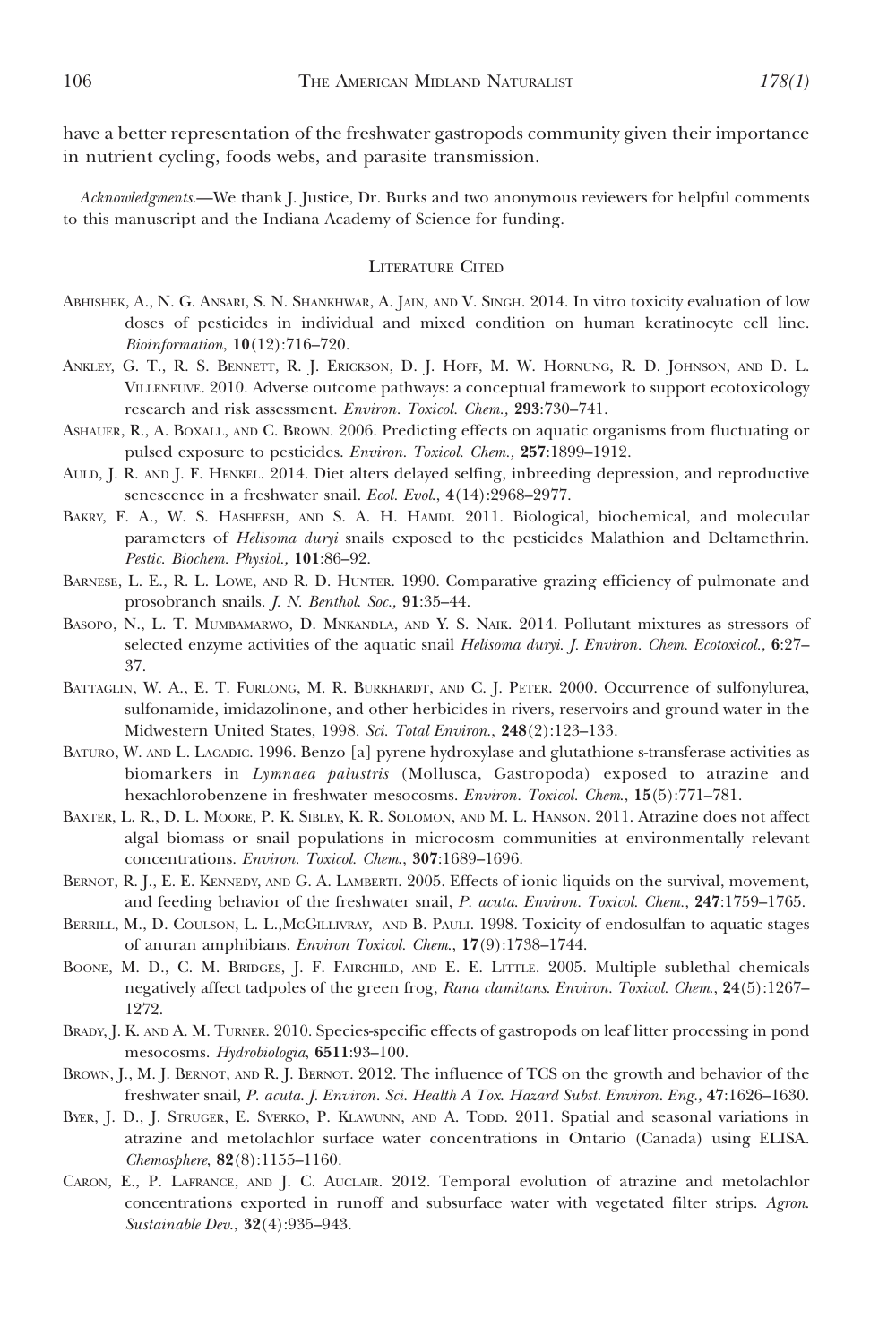- CASE, A.A. 1953. The occurrence of the liver fluke, Fasciola hepatica, in cattle from Rice County, Kansas. Trans. Kans. Acad. Sci., 1903:108–110.
- CEDERGREEN, N., A. M. CHRISTENSEN, A. KAMPER, P. KUDSK, S. K. MATHIASSEN, J. C. STREIBIG, AND H. SØRENSEN. 2008. A review of independent action compared to concentration addition as reference models for mixtures of compounds with different molecular target sites. Environ. Toxicol. Chem., 277:1621–1632.
- CLEUVERS, M. 2002. Aquatic ecotoxicology of selected pharmaceutical agents algal and acute daphnia tests. Algentest und akuter Daphnientest. Umweltwissenschaften und Schadstoff-Forschung, 14:85–89.
- CONLEY, D. J., H. W. PAERL, R. W. HOWARTH, D. F. BOESCH, S. P. SEITZINGER, K. E. HAVENS, AND G. E. LIKENS. 2009. Controlling eutrophication: nitrogen and phosphorus. Science, 323(5917):1014–1015.
- COOK, M. E. AND P. A. MOORE. 2008. The effects of the herbicide metolachlor on agonistic behavior in the crayfish, Orconectes rusticus. Arch. Environ. Contam. Toxicol., 55:94–102.
- COUTELLEC, M. A. AND L. LAGADIC. 2006. Effects of self-fertilization, environmental stress and exposure to xenobiotics on fitness-related traits of the freshwater snail Lymnaea stagnalis. Ecotoxicology, 15(2):199–213.
- COVICH, A. P., T. A. CROWL., J. E. ALEXANDER, AND C. C. VAUGHN. 1994. Predator-avoidance responses in freshwater decapod-gastropod interactions mediated by chemical stimuli. J. N. Am. Benthol. Soc., 13(2):283–290.
- DELORENZO, M. E., G. I. SCOTT, AND P. E. ROSS. 2001. Toxicity of pesticides to aquatic microorganisms: a review. Environ. Toxicol. Chem., 201:84–98.
- DENEER, J. W. 2000. Toxicity of mixtures of pesticides in aquatic systems. Pest. Manag. Sci., 566:516–520.
- DEWITT, T. J., A. SIH, AND D. S. WILSON. 1998. Costs and limits of phenotypic plasticity. Trends Ecol. Evol.,  $13(2):77-81.$
- DICKEY, B. F. AND T. M. MCCARTHY. 2007. Predator–prey interactions between crayfish Orconectes juvenilis and snails *Physa gyrina* are affected by spatial scale and chemical cues. *Invertebr. Biol.*, 1261:57– 66.
- DILLON, R. T., A. R. WETHINGTON, J. M. RHETT, AND T. P. SMITH. 2002. Populations of the European freshwater pulmonate P. acuta are not reproductively isolated from American Physa heterostropha or Physa integra. Invertebrate Biol., 1213:226–234.
- ———. 2006. Freshwater gastropoda. p. 251–259. The mollusks: a guide to their study, collection, and preservation. American Malocological Society. Universal Publishers: Boca Raton, Florida.
- ———. 2011. The freshwater gastropods of the Great Smoky Mountains National Park. GSMNP Office of Inventory and Monitoring.
- EL-EMAM, M. A. AND H. MADSEN. 1982. The effect of temperature, darkness, starvation and various food types on growth, survival and reproduction of Helisoma duryi, Biomphalaria alexandrina and Bulinus truncatus (Gastropoda: Planorbidae). Hydrobiologia, 88(3):265–275.
- ELIAS, D. AND BERNOT, M. J. 2014. Effects of atrazine, metolachlor, carbaryl and chlorothalonil on benthic microbes and their nutrient dynamics. PloS One, 9(10):e109190.
- FRANKS, N. P. AND W. R. LIEB. 1990. Mechanisms of general anesthesia. Environ. Health Perspect., 87:199– 205.
- FURUSAWA, Y., Y. OBATA, S. FUKUDA, T. A. ENDO, G. NAKATO, D. TAKAHASHI, D. Y. NAKANISHI, C. UETAKE, K. KATO, T. KATO, AND TAKAHASHI, M. 2013. Commensal microbe-derived butyrate induces the differentiation of colonic regulatory T cells. Nature, 504(7480):446–450.
- GIDDINGS, J. M. 2005. Atrazine in North American surface waters: A probabilistic aquatic ecological risk assessment. SETAC.
- GILLIOM, R. J., J. E. BARBASH, C. G. CRAWFORD, P. A. HAMILTON, J. D. MARTIN, N. NAKAGAKI, L. H. NOWELL, J. C. SCOTT, P. E. STACKELBERG, AND G. P. THELIN. 2006. Pesticides in the nation's streams and ground water, 1992–2001. U.S. Geol. Sur. Circular, 1291:172.
- -. 2007. Pesticides in US streams and groundwater. Environ. Sci. Technol., 4110:3408-3414.
- GRACZYK, T. K. AND B. FRIED. 1998. Echinostomiasis: a common but forgotten food-borne disease. Am. J. Trop. Med. Hyg., 584:501–504.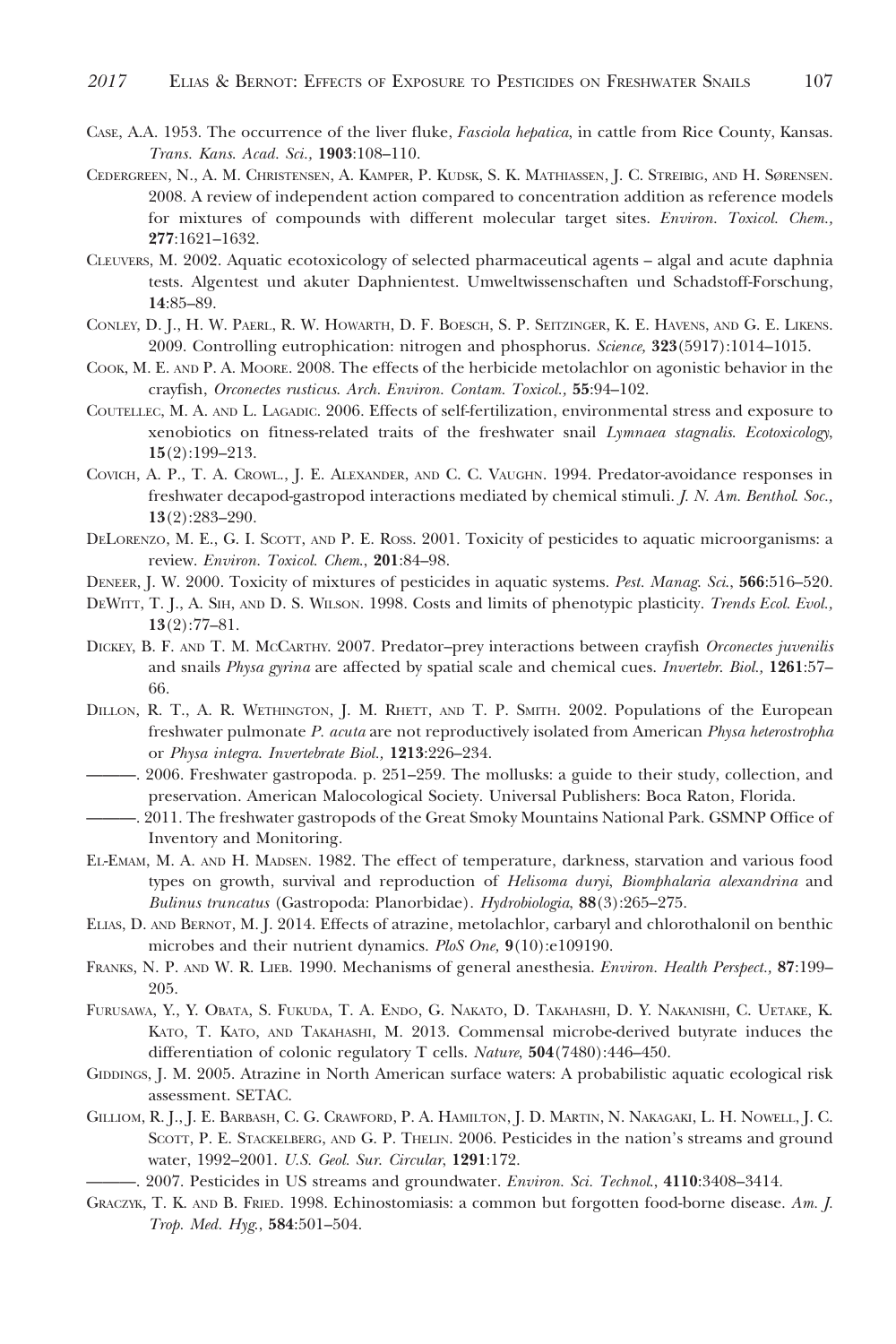- GRAVETTER, F. J. AND L. B. WALLNAU. 1999. Essentials of statistics for the behavioral sciences. Pacific Grove, California: Brooks. Cole Publishing Company. doi: 10, p. 278–7393.
- GUSTAFSON, K. D. AND M.G. BOLEK. 2015. Tradeoff between establishing an infection and killing the host: response of snails Physa acuta to a gradient of trematode Halipegus eccentricus exposures. J. Parasitol., 1011:104–107.
- HAITH, D. A. AND F. S. ROSSI. 2003. Risk assessment of pesticide runoff from turf. J. Environ. Qual., 32(2):447–455.
- HAYES, T. B., P. CASE, S. CHUI, D. CHUNG, C. HAEFFELE, K. HASTON, AND M. TSUI. 2006. Pesticide mixtures, endocrine disruption, and amphibian declines: are we underestimating the impact? *Environ*. Health. Persp., 114:40.
- HAWKINS, C. P. AND J. K. FURNISH. 1987. Are snails important competitors in stream ecosystems? Oikos, 492:209–220.
- HOCK, S. D. AND R. POULIN. 2012. Exposure of the snail Potamopyrgus antipodarum to herbicide boosts output and survival of parasite infective stages. Int. J. Parasitol., 1:13–18.
- HUNTER, R. D. 1990. Effects of low pH and low calcium concentration on the pulmonate snail Planorbella trivolvis: a laboratory study. Can. J. Zool., 68(7):1578–1583.
- HYLLEBERG, J. 1975. The effect of salinity and temperature on egestion in mud snails Gastropoda: Hydrobiidae. Oecologia, 214:279–289.
- JONES, D. K., J. I. HAMMOND, AND R. A. RELYEA. 2009. Very highly toxic effects of endosulfan across nine species of tadpoles: lLag effects and family-level sensitivity. Environ. Toxicol. Chem., 28(9):1939-1945.
- JORDAENS, K., L. DILLEN, AND T. BACKELJAU. 2007. Effects of mating, breeding system and parasites on reproduction in hermaphrodites: pulmonate gastropods Mollusca. Anim. Biol., 57:137–195.
- JUSTICE, J. R. AND R. J. BERNOT. 2014. Nanosilver inhibits freshwater gastropod Physa acuta ability to assess predation risk. Am. Midl. Nat., 1712:340–349.
- KASHIAN, D. R. AND S. I. DODSON. 2002. Effects of common-use pesticides on developmental and reproductive processes in Daphnia. Toxicol. Ind. Health., 18:225–235.
- KERR, B. J., V. SOUSLOVA, S. B. MCMAHON, AND J. N. WOOD. 2001. A role for the TTX-resistant sodium channel Nav 1.8 in NGF-induced hyperalgesia, but not neuropathic pain. Neuroreport, 12(14):3077–3080.
- KINTER, W. B. AND J. B. PRITCHARD. 2011. Altered permeability of cell membranes. Compr. Physiol., 563-576.
- KÖHLER, H. R. AND R. TRIEBSKORN. 2013. Wildlife ecotoxicology of pesticides: can we track effects to the population level and beyond? Science, 341(6147):759-765.
- KOLPIN, D. W., J. E. BARBASH, AND R. J. GILLIOM. 1998. Occurrence of pesticides in shallow groundwater of the United States: initial results from the National Water-Quality Assessment Program. Environ. Sci. Technol., 32:558–566.
- KOPRIVNIKAR J. AND P. A. WALKER. 2011. Effects of the herbicide atrazine's metabolites on host snail mortality and production of trematode cercariae. J. Parasitol., 975:822–827.
- LARSON, S. J., R. J. GILLIOM, AND P. D. CAPEL. 1999. Pesticides in streams of the United States: initial results from the national water-quality assessment program. U.S. Geological Survey report, 98–4222.
- LIESS, M. AND P. C. VON DER OHE. 2005. Analyzing effects of pesticides on invertebrate communities in streams. Environ. Toxicol. Chem., 24:954–965.
- ——— AND M. BEKETOV. 2011. Traits and stress: keys to identify community effects of low levels of toxicants in test systems. Ecotoxicology, 20(6):1328–1340.
- LU, X., MO, J., GILLIAM, F.S., ZHOU, G., AND FANG, Y. 2010. Effects of experimental nitrogen additions on plant diversity in an old-growth tropical forest. Global Change Biol., 16(10):2688–2700.
- MALTBY, L., T. C. BROCK, AND P. J. VAN DEN BRINK. 2009. Fungicide risk assessment for aquatic ecosystems: importance of interspecific variation, toxic mode of action, and exposure regime. Environ. Sci. Technol., 4319:7556–7563.
- MAREDZA, A. AND Y.S. NAIK. 2013. Altered esterase activity due to pesticide exposure in the aquatic snail P. acuta. National University of Science and Technology. Applied Biology and Biochemistry Conference Papers; Volume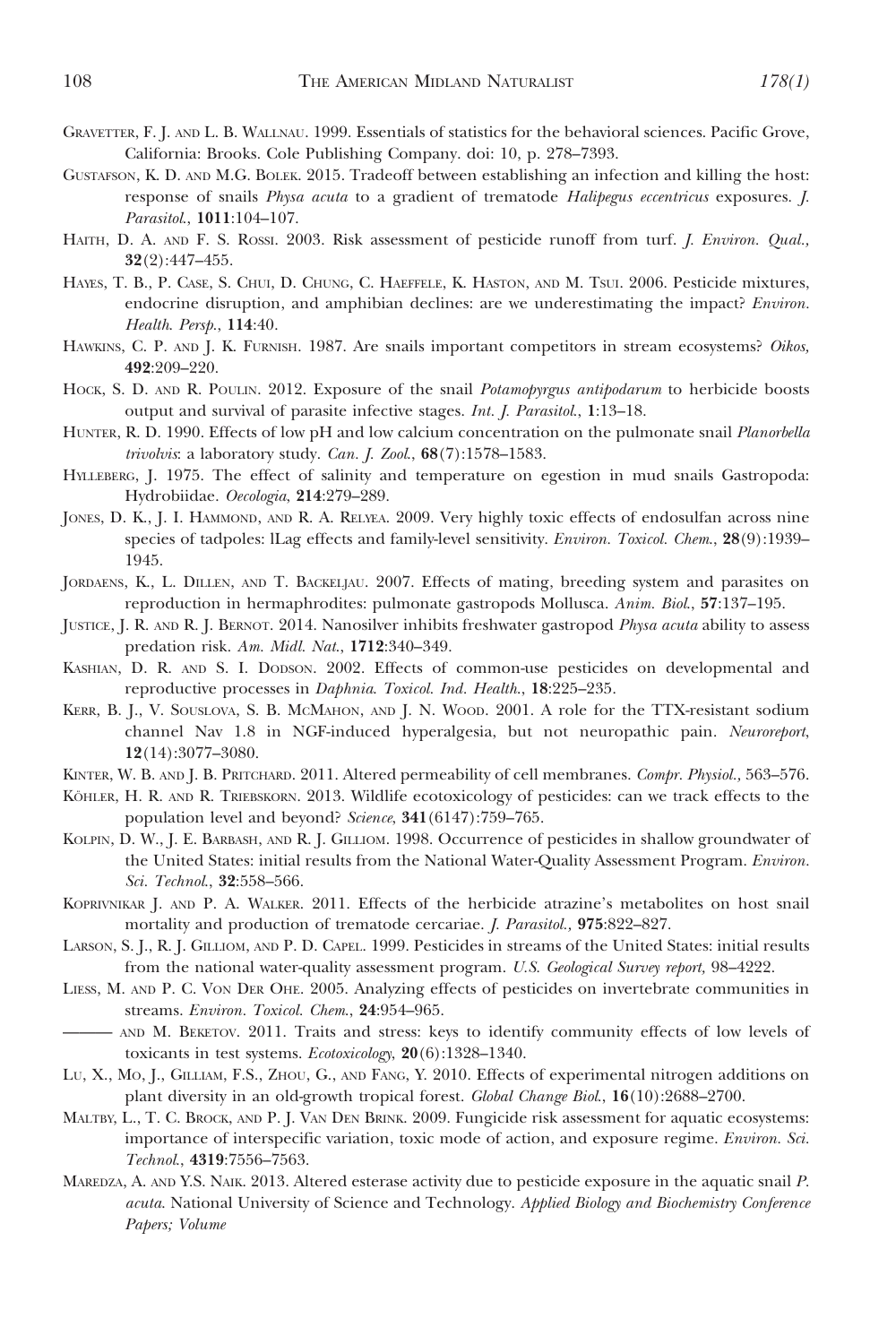- McCARTHY, T. AND W. FISHER. 2000. Multiple predator-avoidance behaviors of the freshwater snail Physella heterostropha pomilia: responses vary with risk. Freshwater Biol., 44:387-397.
- MCMAHON, T. A., N. T. HALSTEAD, S. JOHNSON, T. R. RAFFEL, J. M. ROMANSIC, P. W. CRUMRINE, AND J. R. ROHR. 2012. Fungicide-induced declines of freshwater biodiversity modify ecosystem functions and services. Ecol. Lett., 15:714-722.
- MUNN, M. D., R. J. GILLIOM, P. W. MORAN, AND L. H. NOWELL. 2001. Pesticide toxicity index for freshwater aquatic organisms. Water Resources Investigations Report United States Geological Survey: 66.
- NAGATA, K., C. S. HUANG, J. H. SONG, AND T. NARAHASHI. 1997. Direct actions of anticholinesterases on the neuronal nicotinic acetylcholine receptor channels. Brain Res., 7692:211-218.
- NATIONAL AGRICULTURAL STATISTICS SERVICE, UNITED STATES DEPARTMENT OF AGRICULTURE. 2007. Agricultural Chemical Usage. Available at http://www.nass.usda.gov/Statistics\_by\_State/Michigan/ Publications/Annual\_Statistical\_Bulletin/stats07/chemuse.pdf, Accessed August 1, 2015.
- NEWMAN, R. M., W. C. KERFOOT, AND Z. HANSCOM. 1996. Watercress allelochemical defends high-nitrogen foliage against consumption: effects on freshwater invertebrate herbivores. Ecology, 77:2312-2323.
- NG, H. Y. F. AND S. B. CLEGG. 1997. Atrazine and metolachlor losses in runoff events from an agricultural watershed: the importance of runoff components. Sci. Total Enviro., 193(3):215-228.
- PEREIRA, J. L., S. C. ANTUNES, B. B. CASTRO, C. R. MARQUES, A. M. GONÇALVES, F. F.,GONÇALVES, AND R. PEREIRA. 2009. Toxicity evaluation of three pesticides on non-target aquatic and soil organisms: commercial formulation versus active ingredient. Ecotoxicology, 18(4):455–463.
- PÉREZ, J., I. DOMINGUES, M. MONTEIRO, A. M. SOARES, AND S. LOUREIRO. 2013. Synergistic effects caused by atrazine and terbuthylazine on chlorpyrifos toxicity to early-life stages of the zebrafish Danio rerio. Environ. Sci. Pollut. Res., 20(7):4671–4680.
- POPULATION REFERENCE BUREAU. 2015. Available at www.prb.org/Publications/Lesson-Plans/ HumanPopulati/PopulationGrowth.aspx. Accessed May 17, 2015
- RELYEA, R. A. 2005. The impact of insecticides and herbicides on the biodiversity and productivity of aquatic communities. Ecol. Appl., 152:618–627.
- ———. 2006. The effects of pesticides, pH, and predatory stress on amphibians under mesocosm conditions. Ecotoxicology, 15:503–511.
- ———. 2009. A cocktail of contaminants: how mixtures of pesticides at low concentrations affect aquatic communities. Oecologia, 159(2):363–376.
- REN, S. 2002. Predicting three narcosis mechanisms of aquatic toxicity. *Toxicol. Lett.*, 133:127–139.
- ROBERTS, D. W. AND J. F. COSTELLO. 2003 Mechanisms of action for general and polar narcosis: A difference in dimension. QSAR Comb. Sci., 22:226-233.
- ROHR, J. R., A. A. ELSKUS, B. S. SHEPHERD, P. H. CROWLEY, T. M. MCCARTHY, J. H. NIEDZWIECKI, AND B. D. PALMER. 2003. Lethal and sublethal effects of atrazine, carbaryl, endosulfan, and octylphenol on the streamside salamander Ambystoma barbouri. Environ. Toxicol. Chem., 2210:2385-2392.
- RUBACH, M. N., D.J. BAIRD, M.C. BOERWINKEL, S.J. MAUND,IROSSINK, AND P. J. VAN DEN BRINK. 2012. Species traits as predictors for intrinsic sensitivity of aquatic invertebrates to the insecticide chlorpyrifos. Ecotoxicology, 21(7):2088–2101.
- SALICE, C. J. AND D. A. KIMBERLY. 2013. Environmentally relevant concentrations of a common insecticide increase predation risk in a freshwater gastropod. Ecotoxicology, 22(1):42-49.
- SAMSON, J. C., R. GOODRIDGE, F. OLOBATUYI, AND J. S. WEIS. 2001. Delayed effects of embryonic exposure of zebrafish (Danio rerio) to methylmercury (MeHg). Aquat. Toxicol., 51(4):369–376.
- SAPP, K. K. AND G. W. ESCH. 1994. The effects of spatial and temporal heterogeneity as structuring forces for parasite communities in Helisoma anceps and Physa gyrina. Am. Midl. Nat., 91–103.
- SCRIBNER, E. A., J. L. ORLANDO, W. A. BATTAGLIN, M. W. SANDSTROM, K. M. KUIVILA, AND M. T. MEYER. 2006. Results of analyses of the fungicide Chlorothalonil, its degradation products, and other selected pesticides at 22 surface-water sites in five Southern states, 2003-04. U.S. Geological Survey Open-File Report 2006–1207, 59 p.
- SHUMAN, L. M., A. E. SMITH, AND D. C. BRIDGES. 2000. Potential movement of nutrients and pesticides following application to golf courses. Acs. Sym. Ser., 743:78–93.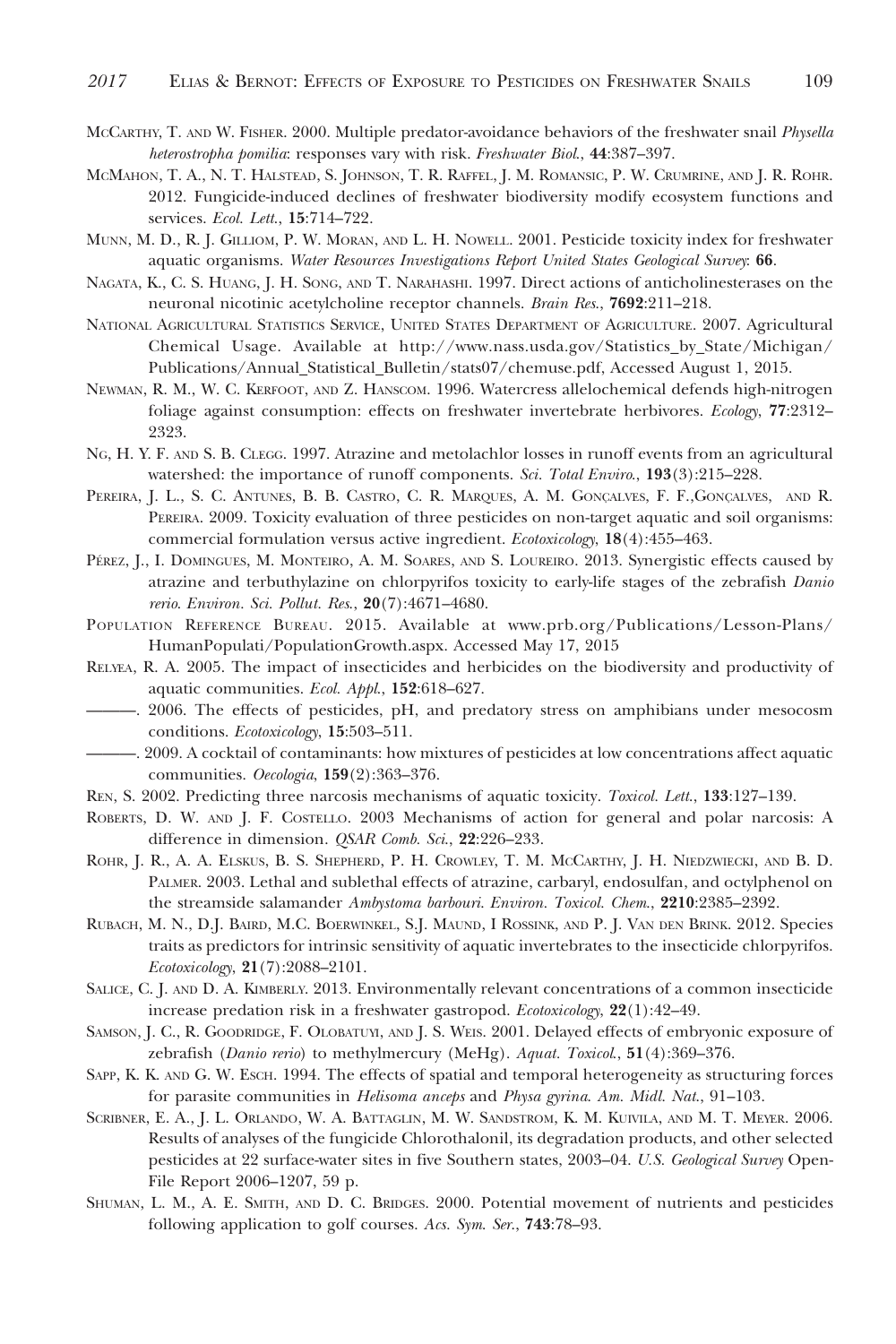- SMILEY, P. C., K. W. KING, AND N. R. FAUSEY. 2010. Public health perspectives of channelized headwater streams in central Ohio: a case study. J. Water Health, 8(3):577–592.
- ———, ———, AND ———. 2014. Annual and seasonal differences in pesticide mixtures within channelized agricultural headwater streams in central Ohio. Agr. Ecosyst. Environ., 193:83–95.
- SOLOMON, K. R., D. B. BAKER, R. P. RICHARDS, K. R. DIXON, S. J. KLAINE, T. W. LA POINT, AND W. M. WILLIAMS. 1996. Ecological risk assessment of atrazine in North American surface waters. Environ. Toxicol. Chem., 151:31–76.
- SOUTHWICK, L. M., B. C. GRIGG, J. L. FOUSS, AND T. S. KORNECKI, T.S. 2003. Atrazine and metolachlor in surface runoff under typical rainfall conditions in southern Louisiana. *J. Agric. Food Chem.*, 51(18):5355–5361.
- STEVENS, M. M. 2003. Improving bloodworm, earthworm, and snail control in rice. Rural Industries Research and Development Corporations. Publication No. 03/083, 73.
- STUDIER, E. H., K. E. EDWARDS, AND M. D. THOMPSON. 1975. Bioenergetics in two pulmonate snails, Helisoma and Physa. Comp. Biochem. Physiol., Part A: Mol. Integr. Physiol., 514:859–861.
- SUSKI, J. G., C. J. SALICE, AND R. PATINO. 2012. Species specific and transgenerational responses to increasing salinity in sympatric freshwater gastropods. Environ. Toxicol. Chem., 3111:2517–2524.
- TATE, T. M., J. O. SPURLOCK, AND F. A. CHRISTIAN. 1997. Effect of glyphosate on the development of Pseudosuccinea columella snails. Arch. Environ. Contam. Toxicol., 333:286–289.
- THORP, J. H. AND A. P. COVICH. 2009. Ecology and classification of North American freshwater invertebrates: Academic Press.
- THURMAN, E. M., D. A. GOOLSBY, M. T. MEYER, AND D. W. KOLPIN. 1991. Herbicides in surface waters of the midwestern United States: The effect of spring flush. Environ. Sci. Technol., 2510:1794–1796.
- TILLMAN, R. W., M. R. SIEGEL, AND J. W. LONG. 1973. Mechanism of action and fate of the fungicide chlorothalonil (2,4,5,6-tetrachloroisophthalonitrile) in biological systems: I. Reactions with cells and subcellular components of Saccharomyces pastorianus. Pest. Biochem. Physiol., 3(2):160–167.
- TURNER, A. M. AND S. L. MONTGOMERY. 2003. Spatial and temporal scales of predator avoidance: experiments with fish and snails. Ecology, 84(3):616–622.
- UNITED STATES ENVIRONMENTAL PROTECTION AGENCY. 2002. Short-term methods for estimating the chronic toxicity of effluents and receiving waters to freshwater organisms. Fourth Edition. EPA-821-R-02- 013, Washington D.C.
- ———. 2008. Amended Reregistration Eligibility Decision (RED) for carbaryl. Office of Pesticide Programs, Washington, DC. http://www.epa.gov/oppsrrd1/REDs/carbaryl-red-amended.pdf (accessed 3 November 2016).
- ———. 2011. Atrazine ecological exposure monitoring program data corn and sorghum areas. EPA-HQ-OPP-2003-0367.
- ———. 2012. Final national recommended ambient water quality criteria for carbaryl 2012. Office of Water, EPA 820-F12-004.
- ———. 2012. Refined ecological risk assessment for atrazine. Environmental fate and effects division, OPP. (Apr. 12, 2016).
- ———. 2016. Aquatic life ambient water quality criteria for carbaryl. EPA/820/R-12/007 Office of Water, Science and Technology, Washington, D.C.
- UNIVERSITY OF HERTFORDSHIRE. 2015. The Pesticide Properties Database PPDB developed by the Agriculture & Environment Research Unit AERU, University of Hertfordshire, 2006–2014.
- VAN STRAALEN, N. M. AND C. A. DENNEMAN. 1989. Ecotoxicological evaluation of soil quality criteria. Ecotoxicol. Environ. Saf., 183:241–251.
- VERHAAR, H. J. M., C. J. VANLEEUWEN, AND J. L. M. HERMENS. 1992. Classifying Environmental-Pollutants .1. Structure-activity-relationships for prediction of aquatic toxicity. Chemosphere, 25:471–491.
- VINKEN, M. 2013. The adverse outcome pathway concept: a pragmatic tool in toxicology. Toxicology, 312:158–165.
- WETHINGTON, A. R. AND R. T. DILLON. 1993. Reproductive development in the hermaphroditic freshwater snail Physa monitored with complementing albino lines. Proc. R. So.c Lond B Biol. Sci., 252:109– 114.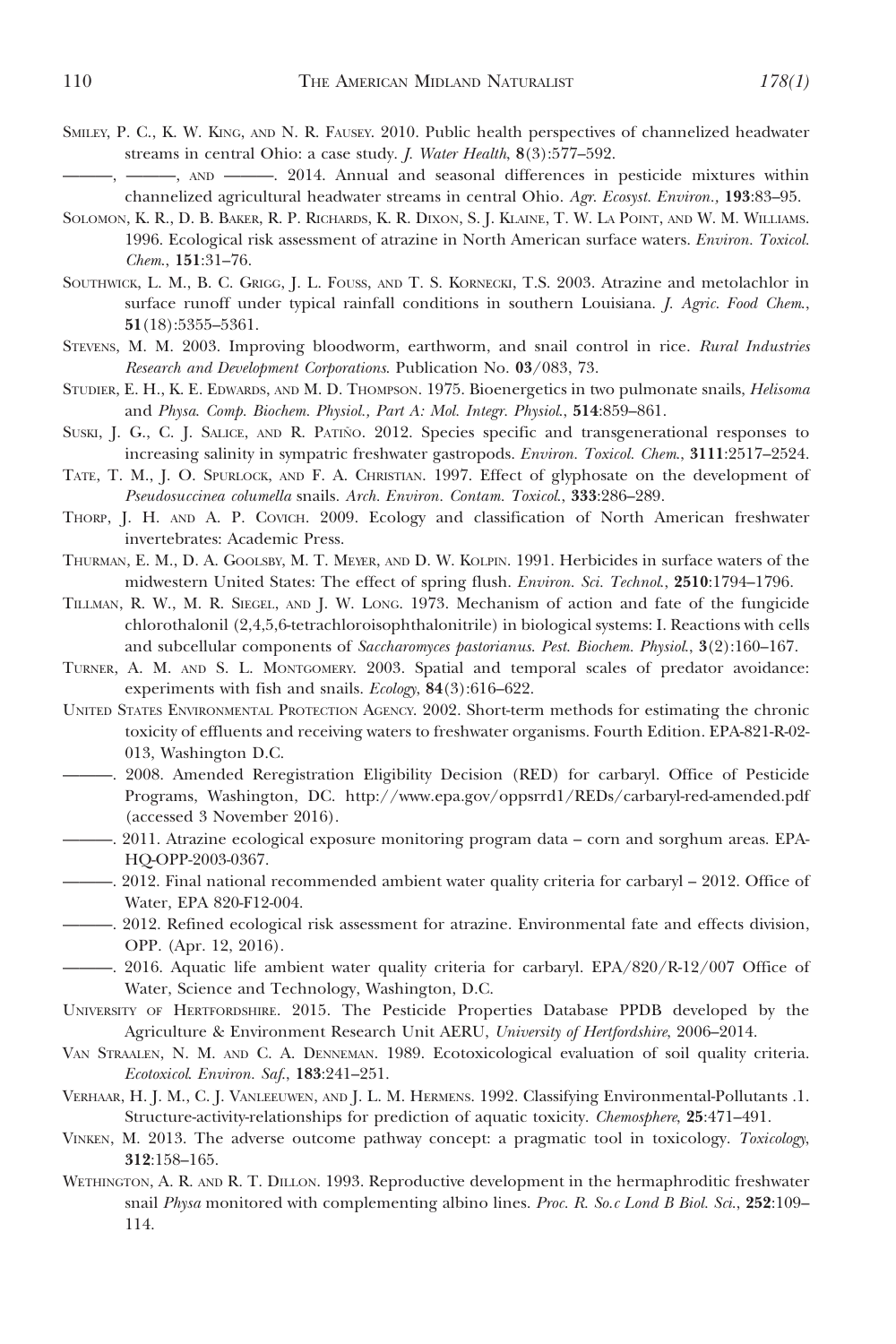- WEZEL, A. P. AND A. OPPERHUIZEN. 1995. Narcosis due to environmental pollutants in aquatic organisms: residue-based toxicity, mechanisms, and membrane burdens. CRC Cr. Rev. Toxicol., 25:255–279.
- WOLF, M. C. AND P. A. MOORE. 2002. Effects of the herbicide metolachlor on the perception of chemical stimuli by Orconectes rusticus. J. North Am. Benthol. Soc., 21:457-467.
- XIA Q., P. TAN, X. FENG, M. CHEN, N. KAJIHARA, M. MINAI, AND Y. HOSAKA 1992. Assessment of the molluscicidal activities of tribromosalan, cartap and chlorothalonil against Oncomelania hupensis. Jpn. J. Med. Sci. Biol., 45(2):75–80.
- YAMAKURA, T., E. BERTACCINI, J. R. TRUDELL, AND R. A. HARRIS. 2001. Anesthetics and ion channels: molecular models and sites of action. Annu. Rev. Pharmacol. Toxicol., 41:23–51.
- ZHU, W., D. R, SCHMEHL, C. A. MULLIN, AND J. L. FRAZIER. 2014. Four common pesticides, their mixtures and a formulation solvent in the hive environment have high oral toxicity to honey bee larvae. PloS One, 9(1):e77547.

SUBMITTED 26 APRIL 2016 ACCEPTED 3 APRIL 2017